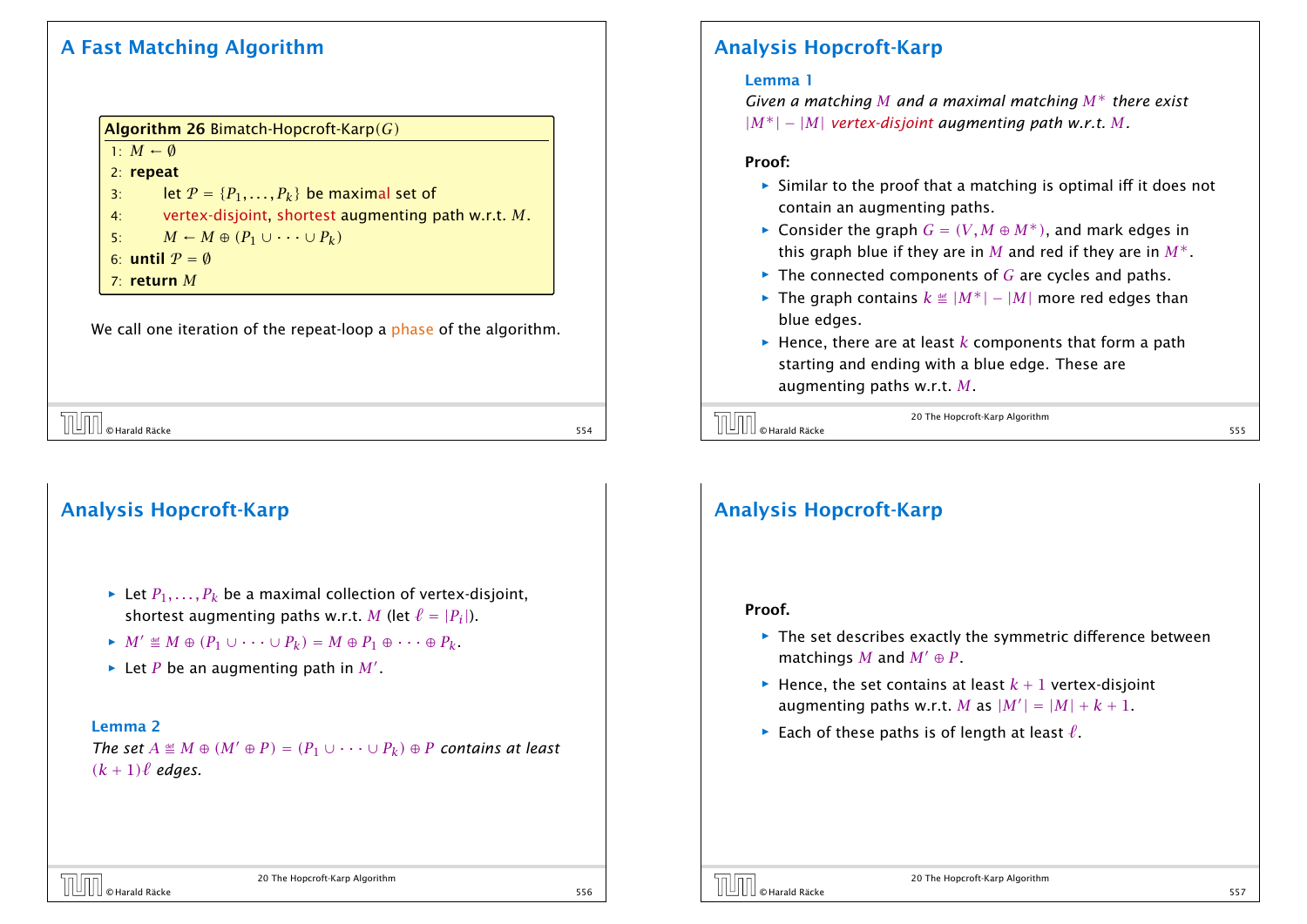### Analysis Hopcroft-Karp

#### Lemma 3

*P* is of length at least  $\ell + 1$ . This shows that the length of a *shortest augmenting path increases between two phases of the Hopcroft-Karp algorithm.*

#### Proof.

- $\blacktriangleright$  If *P* does not intersect any of the  $P_1, \ldots, P_k$ , this follows from the maximality of the set  $\{P_1, \ldots, P_k\}$ .
- $\rightarrow$  Otherwise, at least one edge from *P* coincides with an edge from paths  $\{P_1, \ldots, P_k\}$ .
- *ñ* This edge is not contained in *A*.
- $\blacktriangleright$  Hence,  $|A| \leq k\ell + |P| 1$ .
- $\blacktriangleright$  The lower bound on |*A*| gives  $(k + 1)\ell \le |A| \le k\ell + |P| 1$ , and hence  $|P| \ge \ell + 1$ .

| $\boxed{\boxed{\boxed{\boxed{\boxed{\boxed{\boxed{\boxed{\boxed{\boxed{\boxed{\boxed{\C}}}}}}}}}$ © Harald Räcke<br>20 The Hopcroft-Karp Algorithm |     |
|----------------------------------------------------------------------------------------------------------------------------------------------------|-----|
|                                                                                                                                                    | 558 |

# Analysis Hopcroft-Karp

#### Lemma 4

The Hopcroft-Karp algorithm requires at most  $2\sqrt{|V|}$  phases.

#### Proof.

- $\blacktriangleright$  After iteration  $\lfloor\sqrt{|V|}\rfloor$  the length of a shortest augmenting path must be at least  $\lfloor \sqrt{|V|} \rfloor + 1 \ge \sqrt{|V|}$ .
- ▶ Hence, there can be at most  $|V|/(\sqrt{|V|} + 1) \le \sqrt{|V|}$ additional augmentations.

### Analysis Hopcroft-Karp

If the shortest augmenting path w.r.t. a matching M has  $\ell$  edges then the cardinality of the maximum matching is of size at most  $|M| + \frac{|V|}{\ell+1}.$ 

#### Proof.

The symmetric difference between *M* and *M*<sup>∗</sup> contains |*M*∗| − |*M*| vertex-disjoint augmenting paths. Each of these paths contains at least  $\ell + 1$  vertices. Hence, there can be at most  $\frac{|V|}{\ell+1}$  of them.

 $\boxed{\textcolor{red}{\textcolor{blue}{\textbf{[}}}}$   $\boxed{\textcolor{green}{\textbf{[}}}}$   $\boxed{\textcolor{blue}{\textbf{[}}}}$   $\boxed{\textcolor{blue}{\textbf{[}}}}$   $\boxed{\textcolor{blue}{\textbf{[}}}}$   $\boxed{\textcolor{blue}{\textbf{[}}}}$   $\boxed{\textcolor{blue}{\textbf{[}}}}$   $\boxed{\textcolor{blue}{\textbf{[}}}}$   $\boxed{\textcolor{blue}{\textbf{[}}}}$   $\boxed{\textcolor{blue}{\textbf{[}}}}$   $\boxed{\textcolor{blue}{\textbf{[}}}}$   $\boxed{\textcolor{blue}{\textbf{[}}}}$ 

20 The Hopcroft-Karp Algorithm

# Analysis Hopcroft-Karp

#### Lemma 5

*One phase of the Hopcroft-Karp algorithm can be implemented in time*  $O(m)$ .

construct a "level graph"  $G'$ :

- *ñ* construct Level 0 that includes all free vertices on left side *L*
- **▶ construct Level 1 containing all neighbors of Level 0**
- **Follow 2 containing matching neighbors of Level 1**
- ▶ construct Level 3 containing all neighbors of Level 2
- *ñ* . . .
- ▶ stop when a level (apart from Level 0) contains a free vertex can be done in time  $O(m)$  by a modified BFS